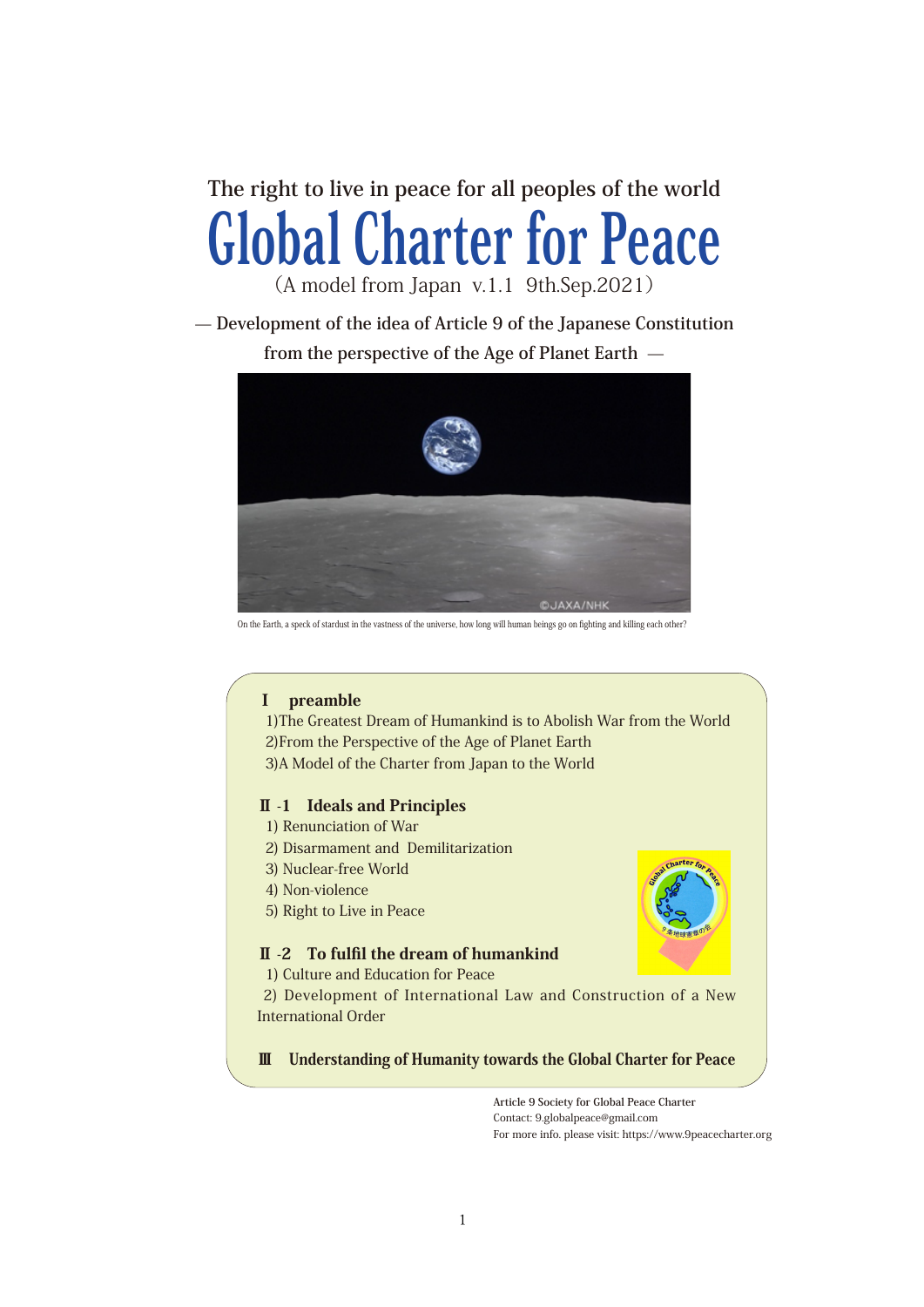# Global Charter for Peace

## I. Preamble

#### 1) The greatest dream of humankind is to abolish war from the world.

Once there was a commonly accepted belief that war was a continuation of politics, it was inevitable that we were divided into friends and foes, and even war could promote the development of civilisation. The reality of war has, however, exposed that the ruling class get most of the benefits, while, on the other hand, other people, especially the vulnerable, are sacrificed.

Human history is war history, but it is also a history of longing for peace. If human beings began war, then surely, we could end war. People who believed it have craved for peace and their efforts at abolishing war have continued ceaselessly. Human beings have experienced the two World Wars, where fierce ground battles carried on, and the atomic bombs devastated everything. It changed our perception of war, brought into the Kellogg-Briand Pact to renounce war; ideal of peace generated the UN Charter, and here in Japan, created the peace Constitution. Peace-loving people have been thinking that war is evil and outlawed. They have asked themselves why war happened and longed for peace as irreplaceable value. Their dream has become an ideal, and actions to attain the ideal have begun.

#### 2) From the perspective of the Age of Planet Earth

War kills people, war destroys the environment. Nuclear weapons in particular have predicted the disappearance of life on earth. We identify them as reality which brings us to be aware that we are standing at the doorway to the Age of Planet Earth. It is the era when we perceive as a transition from the end of World War II in 1945 to the epoch of ʻre-discovering the earth and humankind'. The Age of Planet Earth is recognised as ʻan age in which all creatures on earth are tied by a single bond with others and with nature as a whole, and such sensation is fully recognised and shared on a global scale'.

 Furthermore the COVID-19 pandemic caused by newly appeared virus made human us share a sense of a membership of human beings all over the world.

 In addition, it presents to us the odiousness of developing, testing and using biological and chemical as well as nuclear weapons.

 Two tides of globalisation confront with each other in the Age of Planet Earth: that of a threat of nukes, destruction of environment and world-wide increasing economic disparity, or universal enjoyment of peace and human rights and living together between human beings as well as with the nature.

During this period, the right to environment and the right to live in peace as well as the universal human rights have been developed. The notion of Living Together ( symbiosis, kyosei ) between human beings and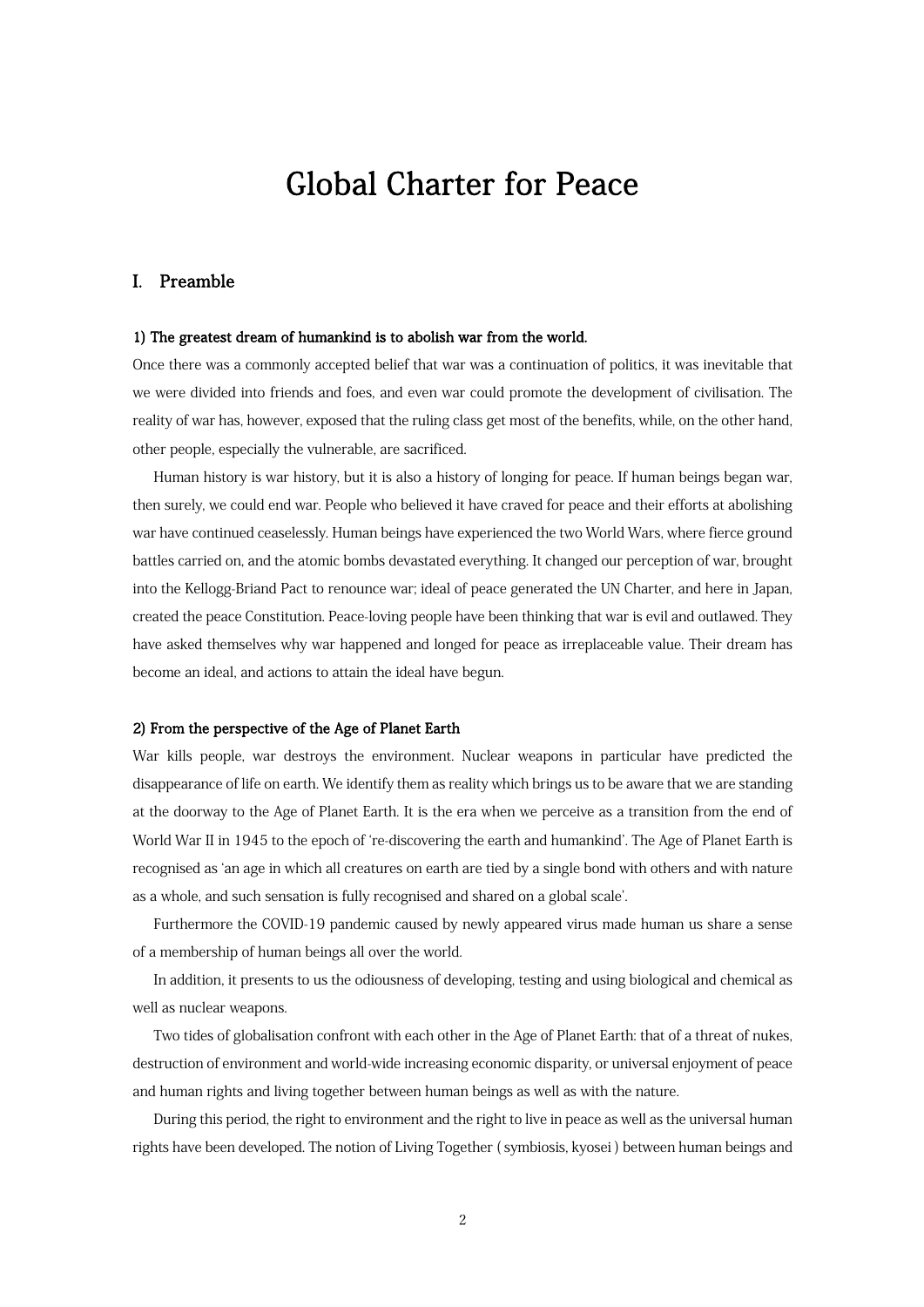the nature, people and people, countries and countries has been cultivated. The right to environment also includes shutting off the nuclear power generation. Furthermore, it is also remarkable that the idea of the gender equality, and the rights of the child has been gradually formed overlapping with the rights of the future generations and the rights of global citizens.

 The UN Secretary General stated that now, under the threat of new pandemic, is not the time for war but alleviation for poverty all over the world.

We will, based on the spirit of the UN Charter and the principle in the Japanese Constitution, develop the idea of peace from the perspective of the Age Planet Earth. We, together with the people seeking for peace in the world, will aspire to achieve a world where no war, no arms, no nukes and no violence are actualised and the right to live in peace is fulfilled. It is not a dream but a mission of human beings to protect the earth and create an era when all peoples in the world can feel the earth as their own home.

#### 3) A Model of the Charter from Japan to the world

The Japanese Constitution arose from the devastation and the defeat of the county in World War II. Its preamble declares the right of all peoples in the world to live in peace, and its Article 9 prescribes that Japan forever renounces war and never maintains any armed forces. This is a pledge that the Japanese people made for themselves. It is also an international promise.

 The Constitution was created from the regret of aggressive invasion and atrocities done to the neighbouring Asian nations and the painful victimised experience of indiscriminate atomic bombings. The Japanese people were weary and beaten from war, and swore never to repeat war. It is in line with ideal perpetual peace articulated by Immanuel Kant, the outlawry of war movement after the World War I, the renunciation of war from the Paris Peace Pact, and the principle of the UN Charter. We believe that our proposal for the Global Charter for Peace succeeds to such hopes of our forerunners and develops them further from the perspective of the Age of Planet Earth.

Although conflicts have continued incessantly in the world and the pressure to change the Constitution has increased both within and outside Japan for the last seventy years, there have been no deaths by war; no one has killed anyone or no one has been killed at the battlefield under the Peace Constitution. We also have learnt that international understanding and support are essential to protect our Constitution. The voices to call for peace in the world are spreading and there is growing interest in Article 9 of the people around the world. Now the Article 9 is often said to be a world treasure.

From these perspectives, we will read profoundly the Preamble and Article 9 of the Japanese Constitution to rediscover their historical meaning and contemporary significance. We will send our findings as our philosophical message to the world in order to protect humankind and the global environment from all kinds of violence. Our campaign is a movement of solidarity to make bonds with others in the world, and by these efforts, we will crystallise our thoughts into the Global Charter for Peace.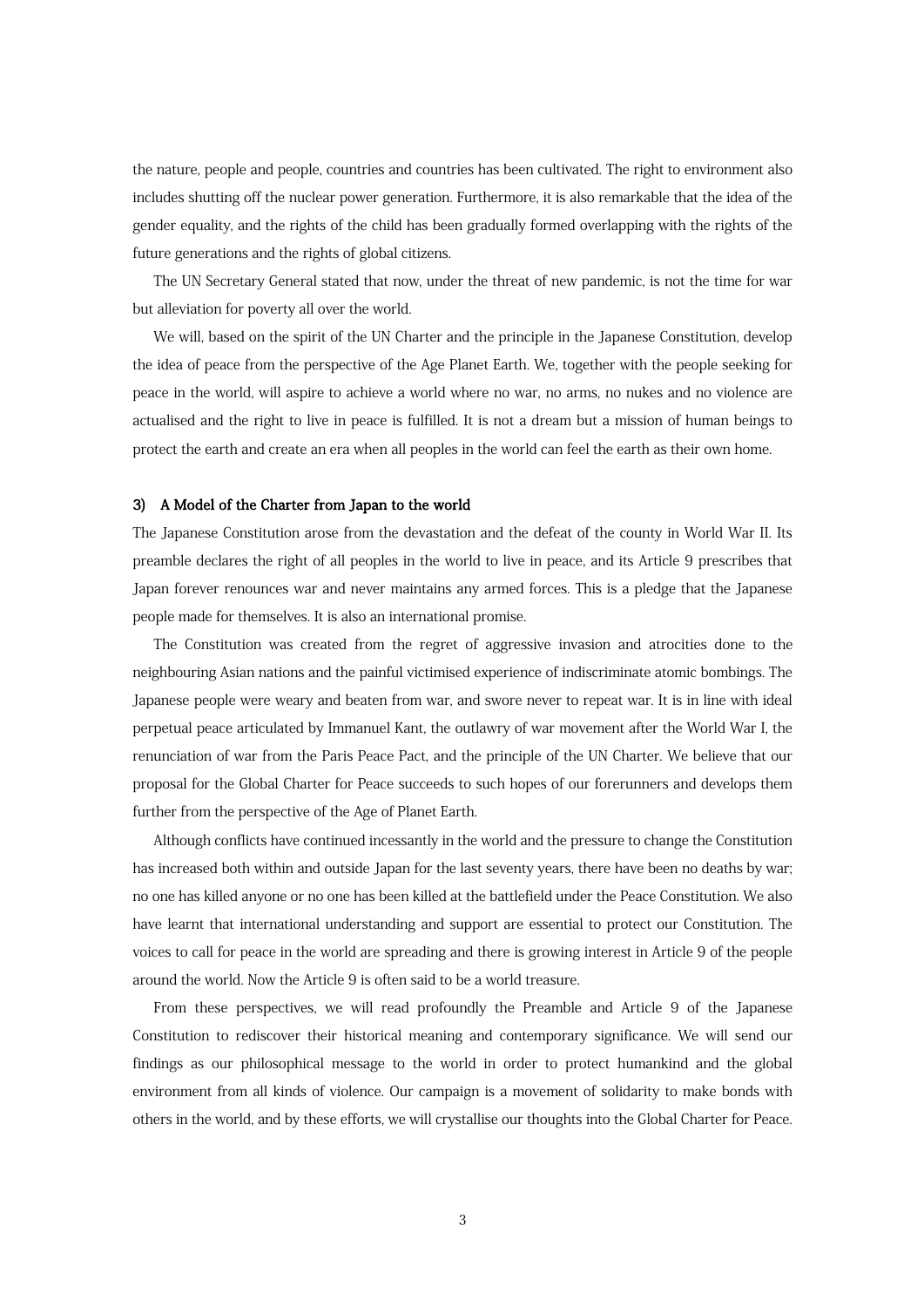## II-1 Ideals and Principles

We oppose war. We long for demilitarisation, nuclear-free and non-violence in the world. To protect humankind and the global environment is our mission of human beings.

#### 1) Renunciation of war

History of human beings is that of war. The main cause of war is found not in human nature but in the battle for huge economic interests such as territory, market and resources. Behind them there are ʻmilitary industries', ʻmilitary-industrial complexes' and ʻmerchants of death'.

The urge for power and ruling has caused military competition, tensions and a chain of attack and revenge. However, through the two World Wars, we human beings have learnt the horror of war. We have changed our perception of war and come to recognise that war is evil and outlawed. ʻWe will not war' is not enough but 'we must not war.' Conflict resolution should be nothing but by diplomatic negotiations and dialogues with arbitration of the United Nations and the people who wish for peace.

We must cry out loud and say:

- ・War makes people inhumane and deprives humanity.
- ・War is murder and stirs up people to kill each other.
- ・War blindfolds people and takes their freedom away.
- ・War always makes excuses for ʻpeace' and/or ʻself-defence' in the name of ʻjustice.'
- ・War cannot create and protect peace.
- ・Civil war is a war; war against terrorism is also a war.
- ・War is the worst environmental destruction.

・The use of any armed force or the threat of force is not allowed. Even for humanitarian purposes, armed interventions do not solve the problem.

・Today, war is outlawed. It is a crime against reason and humanity, and an absolute evil.

#### 2) Disarmament and demilitarisation

Is it always absolutely essential for states to retain armed forces and armament? Aggression to other countries is prohibited. Even if it is for state defence, it could be an armed threat to others. Enhancement of military could raise military tension. In order to avoid such harmful influence, abolition of military is most efficient. Unless we set complete disarmament as our objective, the danger of war will continue forever. Complete disarmament is recognised as a goal of the international society like the United Nations and UNESCO as well as the Article 9 of Japanese constitution.

・Army shall be dissolved by all the countries. Abolition of army is the best way to prevent wars. We should not forget that the existence of army generates threat to others.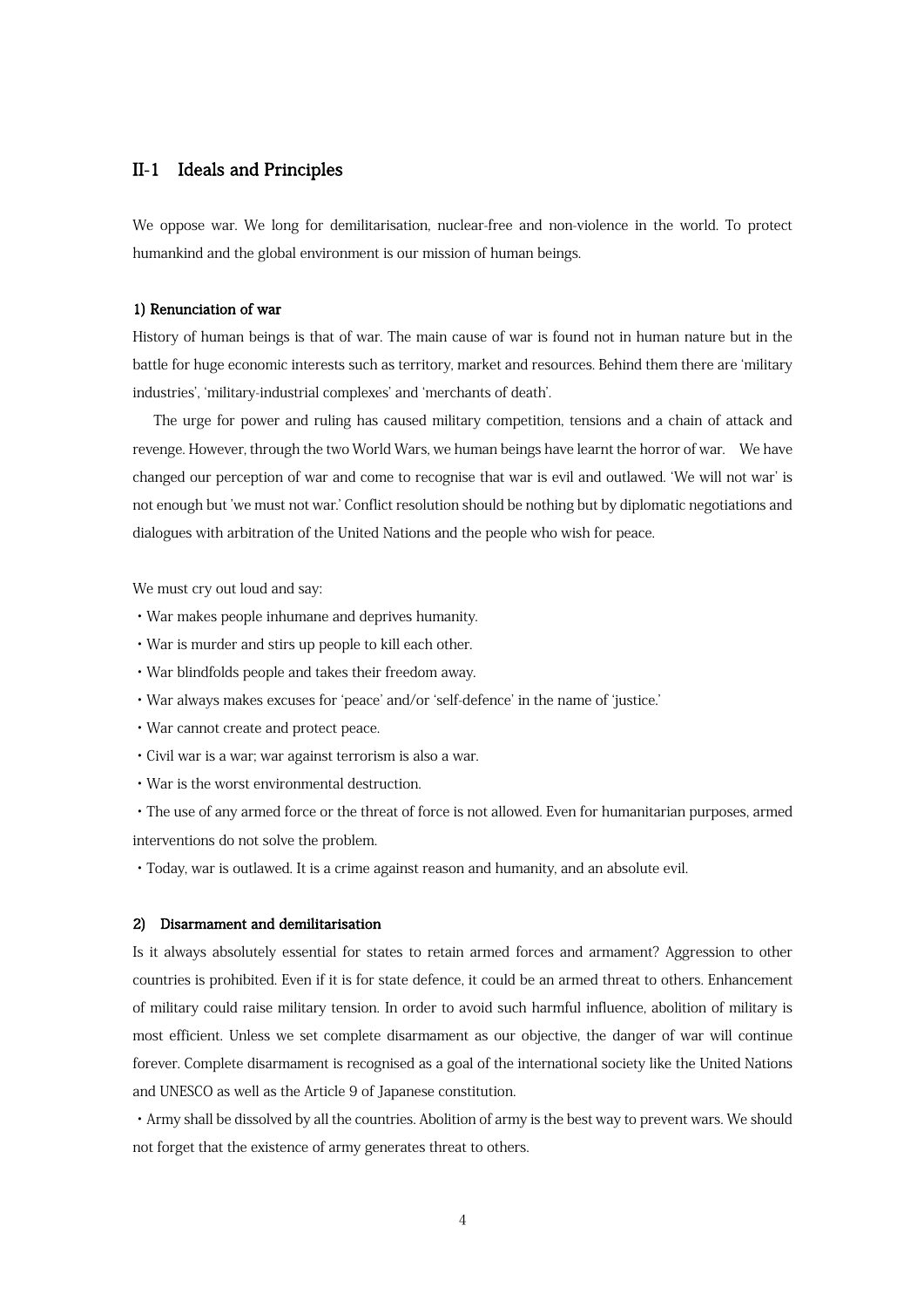・Deterrence of expansion of armaments and military alliance can trigger wars and further military expansion race.

・We prohibit the right to collective defence, which leads to the expansion of armed conflicts.

・We either do not recognise military base or stationing of foreign troops. We do not accept building military base over the sea. It is crucial to build friendly relationship without military alliance, instead of hostile relationship.

・We prohibit all kinds of production, retaining and trade of armed weapons.

・We oppose all of the military related action such as increase of military budget, cooperation with industry academic-military complex and pro-military media.

・For complete disarmament, every military army should be substituted by a police force, as remedy for disaster and humanitarian aid. Existing military countries should not threaten or use armed forces abroad.

#### 3) Nuclear-free world

The nuclear cannot exist with human beings on this globe. Uranium is not only material for nuclear weapons but also for nuclear power generation. Nuclear weapons are incompatible with renunciation of war, disarmament or right to live in peace.

・Nuclear weapons are the most atrocious and inhumane source of mass destruction and genocide in human history

・Nuclear deterrence policy of nuclear-holding countries generates deterrence race and enhances crisis, which leads to control by threat to non-nuclear countries.

・The Treaty on the Prohibition of Nuclear Weapons reflects the hope of human beings.

・Contamination of radiation caused by nuclear test and nuclear power generation continues forever.

・Waste of nuclear power generation can be used as a material of nuclear weapons. There are no disposal sites for nuclear wastes.

・Nuclear wastes contaminate this globe and undermines human body.

#### 4) Non-violence

Violence destructs harmony and existence of human beings, who have the right to live in peace. Violence hurts and destroys the human body and emotional sensitivity as well as reason and dignity. Moreover, violence prevents the realisation of a peaceful and free society. In order for the human beings to live in peace, we must oppose and overcome all forms of violence that hinder peace.

However, violence cannot be overcome by force. Violence causes further violence. To overcoming violence truly requires constant efforts such as non-violent civilian protest against violence.

- ・War is the most extreme violence against human beings and the global environment.
- ・Nuclear war is the ultimate violence against human beings and the global environment.
- ・Threatening with nuclear weapons cannot abolish war. It only causes a nuclear arms race and a crisis of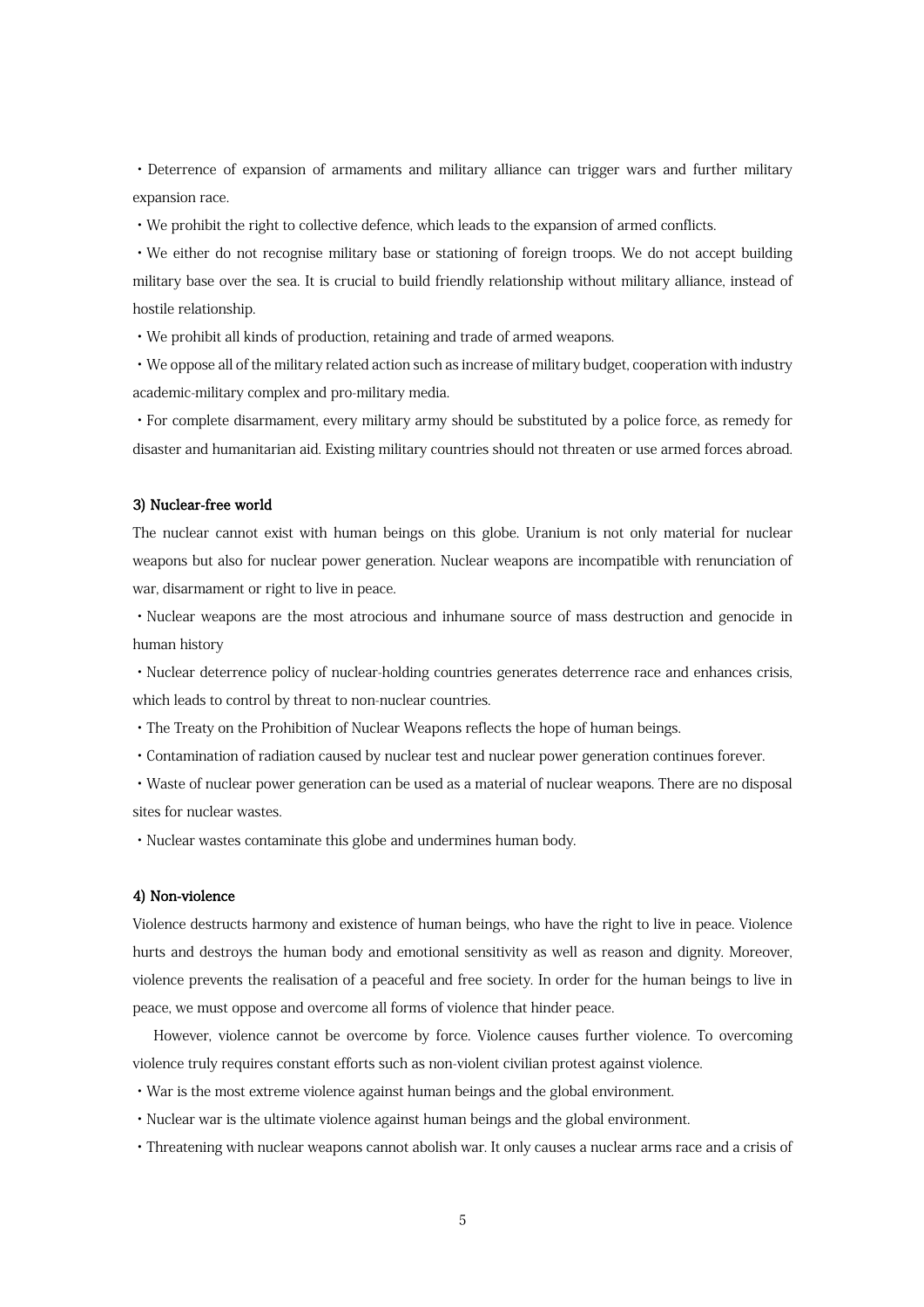nuclear war.

・The repressive social structure characterised by poverty, disparity and discrimination is also the outright violence which stunts the growth and development of children who ought to live in peace, and disturbs the lives of citizens.

・Such structural violence can be a hotbed of international terrorism.

・The gun-uncontrolled society exemplified by the United States has triggered serious violence against many children and citizens including indiscriminate mass murders. We enforce gun control further all over the world.

・Opposed to ʻviolent culture' romanticising war and agitating for war, we must raise children and encourage the solidarity of citizens with ʻpeace education' and ʻculture of peace'.

・We must sweep away violence from every aspect of the lives of children and citizens, whether at home or school, workplaces or public spaces, an ordinary or extraordinary situation.

・Along with all kinds of wars, we must get rid of any violence such as violence by the state including death penalty, structural violence, violence in citizens' life. We aim to realise such a constructive pacifism.

・In order to establish a lasting true world peace on our planet, the Earth, we enrich our understanding of non-violence and constructive pacifism and act locally and globally.

#### 5) Right to live in peace

The philosophy of Renunciation of War, Disarmament, Nuclear-free, Non-violence should be applied to peaceful relationship between states, and converge to the right to live in peace for everybody.

・Peace is defined not only as no war but also as free from fear and want.

・To live in peace means to feel joy of living, to live cooperatively and collectively even in time of distress.

・Right to live in peace is a core of fundamental human rights which value the rights to life, existence, dignity and integrity of individuals, and pursuit for happiness.

・Right to live in peace is a fundamental right which is the basis of all other human rights.

・We can demand governments to take appropriate measures to realise a world in which we can live peacefully without hindrance.

## II-2 To fulfil the Dream of Humankind

#### 1) Culture and education for peace

Culture of peace and peace education are indispensable in building a nation and international community with no war, no arms, no nukes and non-violence, where we can realise the right to live in peace, protect the rights of the future generations and sustain our global environment. Each person has a role of realising them. Peace is only built upon cooperation and solidarity.

・The right to live in peace takes root through peace education to be embodied in a culture of peace.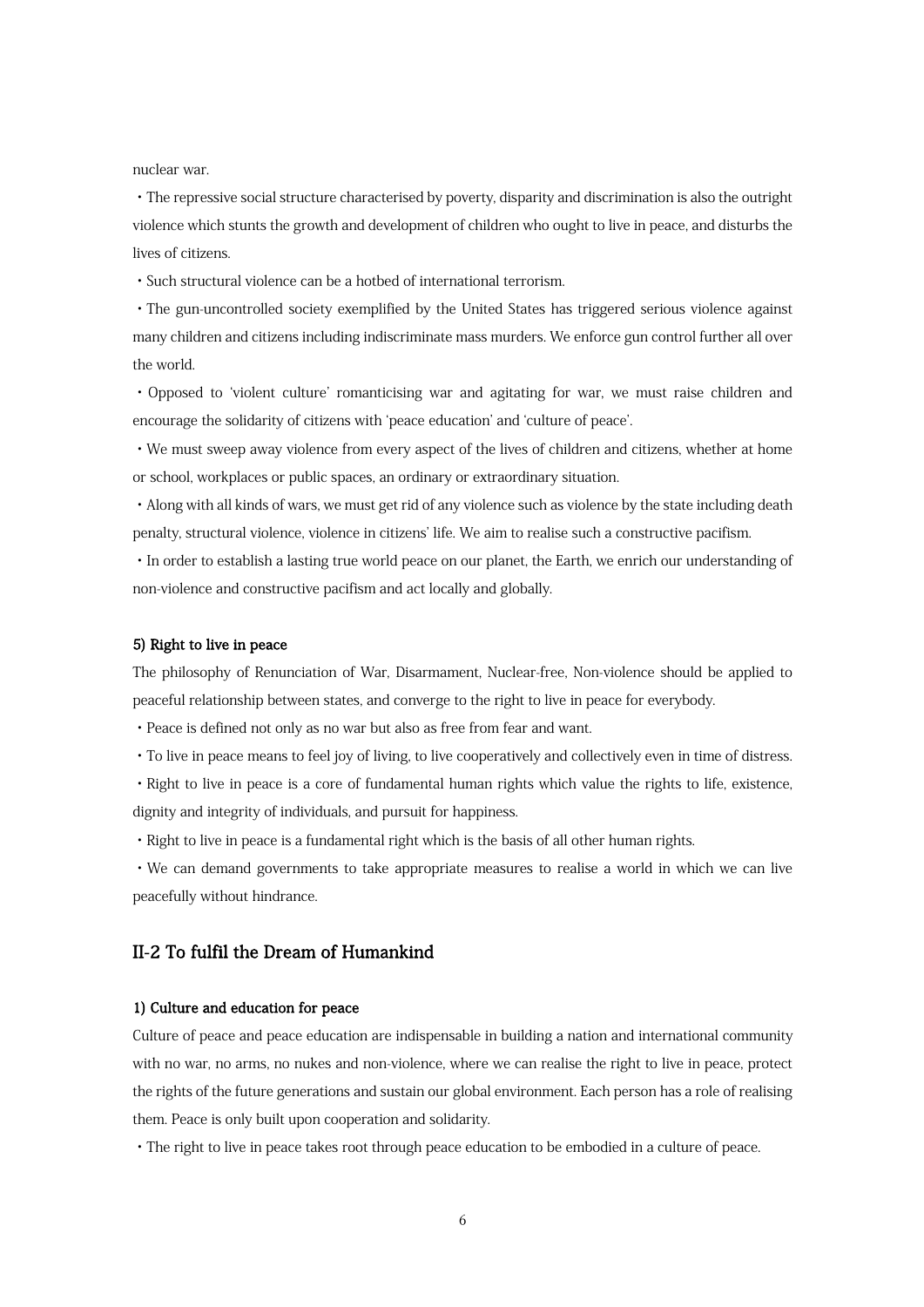・ʻCulture of peace' is a rich culture with full of humanity. The opposite may be a ʻculture of war and violence'.

・ʻCulture of peace' will be achieved when the citizens in the world understand global affairs, have skills to resolve conflicts non-violently, respect human rights and justice, appreciate cultural diversity, and recognise the integrity of the Earth and all the living beings.

・Values, attitudes and behaviours which lead to ʻculture of peace' are nurtured through peaceful family life and community and learnt through peace education at school.

・Peace education fosters global citizens leading a nation and a peaceful international community. To that end, children and teachers should promote dialogue, interaction and collaboration.

・Peace education in the Age of Planet Earth is to rediscover the humankind and the Earth, learning the significance of outlawing ware, deepening the understanding of human rights and social justice, the relationship between nature and human beings, and nurturing our confidence to achieve peace.

・Opportunities of peace education should be guaranteed everywhere.

・The core of peace education is to nurture active citizens being are aware of the right to live in peace, who love peace, detest violence in daily life and create culture of peace.

#### 2) Development of international law and construction of a new international order

In order to realise a world rooted in the principle of no war, no arms, no nukes and no violence, we need to establish relevant international standards. The issues of war and peace are basically those among States. While international law is created on the basis of agreement between States, an opinion of a State is created by citizens therein. In this sense, strengthening the opinion of people seeking for peace over the State borders will lead to creating a world order based on the principles of no war, no arms, no nukes and no violence.

・Not only war in a narrow meaning but also the threat or use of armed force is in principle prohibited under the Charter of the United Nations today, which obliges every State to settle international disputes by such a peaceful means as dialogue and law.

・We must reflect the original aim and principal of the United Nations and expand the role of organisations for dispute settlement such as International Court of Justice.

・Along with denuclearisation in the world level and the promotion of the UN, we must promote it in a regional level. We must establish a nuclear-free zone in North-eastern Asia as a community of peace.

・Civil movements seeking for outlawry of war resulted in the Paris Peace Pact for renunciation of war in the inter-war period. The movements calling for elimination of discrimination against women and minorities, realisation of rights of children and persons with disabilities, complete disarmament and peace have been promoted to develop the international norms until now.

・We demand governments of every State to listen to voices of citizens wishing to live in peace and implement them in a democratic way.